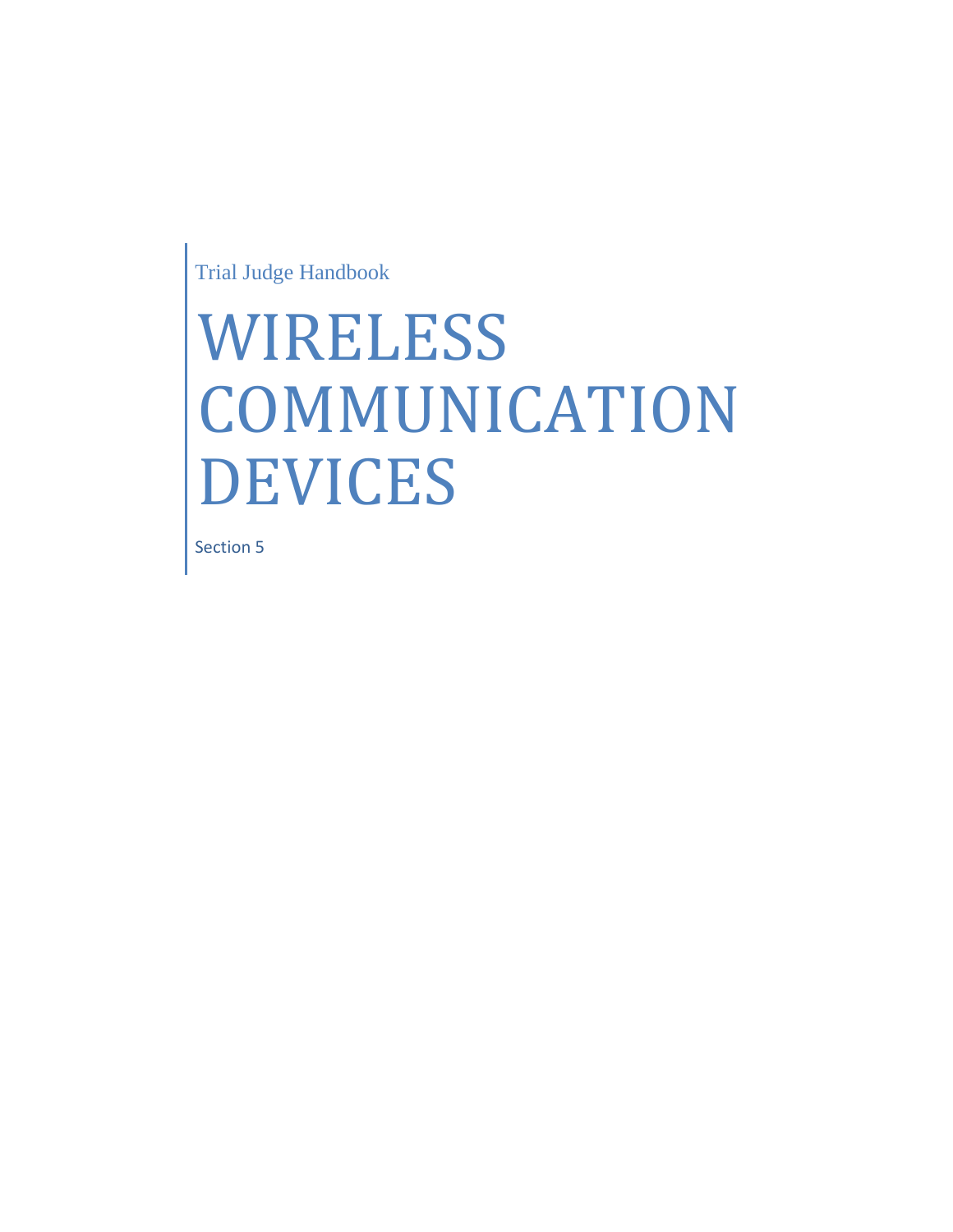| <b>TOPIC</b> | WIRELESS COMMUNICATION DEVICES | SUB-SECTION                                    | 05.10.00          |
|--------------|--------------------------------|------------------------------------------------|-------------------|
| SECTION      | <b>GENERAL INFO</b>            | <b>ISSUANCE DATE</b>                           | 10/31/2018        |
| SUB-SECTION  |                                | <b>REVISION NUMBER</b><br><b>REVISION DATE</b> | 001<br>11/04/2021 |

According to Miss. Code Ann. § 25-53-191 (Supp. 2015), circuit judges and chancellors are allowed a wireless communication device (cellular phone and/or data card).

You are only allowed **two** payment submissions per month for internet/data plan/cellular phones/etc. If you are requesting an internet reimbursement for your home or office, you will only be allowed to claim for a cellular phone OR a wireless data card through the C-Spire account.

## **How to Obtain a Device**

If you are interested in obtaining a cellular phone or wireless data card, please contact Jennifer Parish at 601.359.2025 or [jparish@courts.ms.gov.](mailto:jparish@courts.ms.gov) She will contact C-Spire, our wireless communication device provider, and secure a phone or card for you.

Jennifer will be your contact should you have any issues with your plan or problems with your device.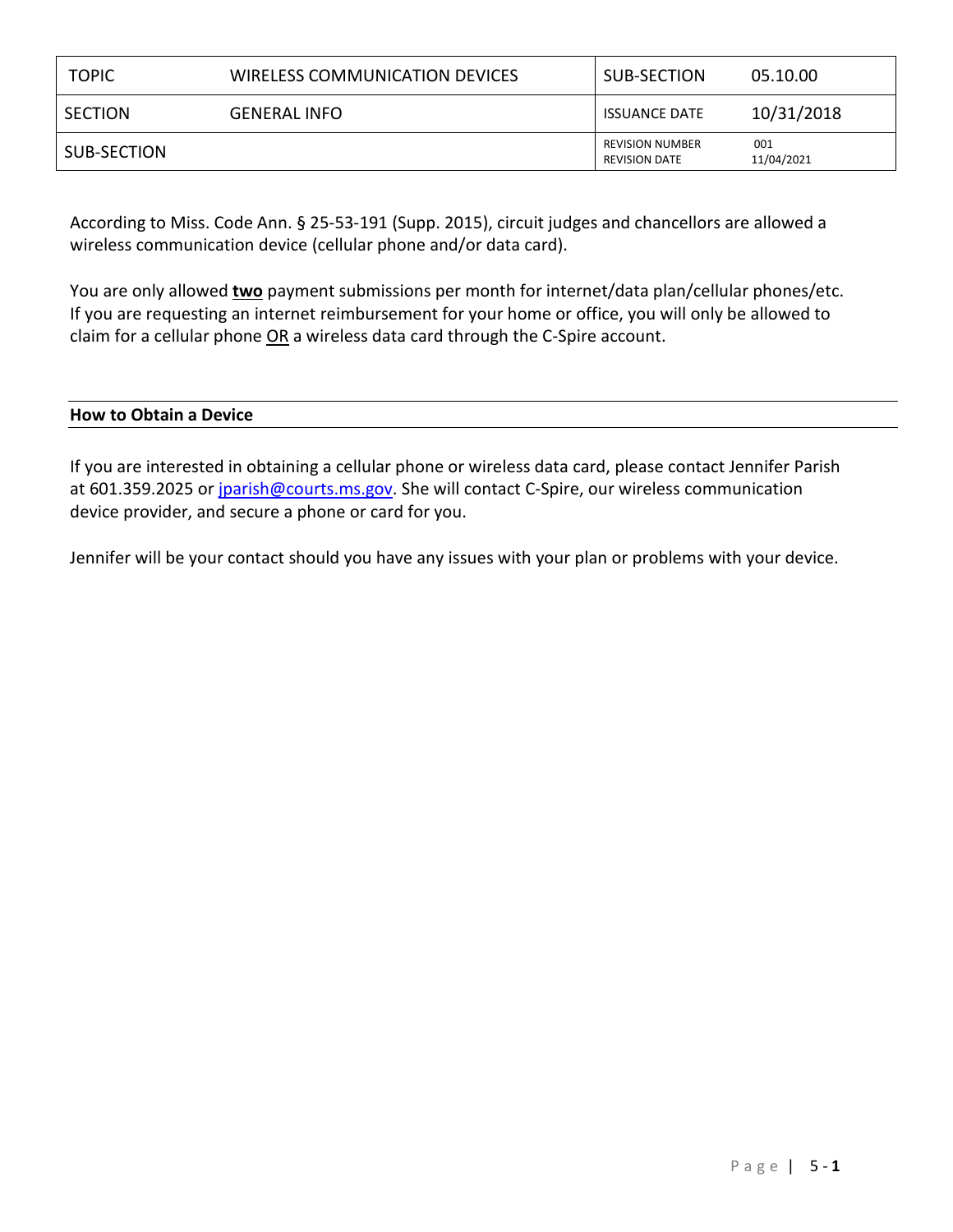| <b>TOPIC</b> | WIRELESS COMMUNICATION DEVICES | SUB-SECTION                                    | 05.20.00   |
|--------------|--------------------------------|------------------------------------------------|------------|
| SECTION      | CELL PHONE & DATA PLAN/CARD    | <b>ISSUANCE DATE</b>                           | 10/31/2018 |
| SUB-SECTION  |                                | <b>REVISION NUMBER</b><br><b>REVISION DATE</b> |            |

### **Cell Phones**

The cellular phone is restricted to judge's use and is for **business use only**.

Any calls made with the phone will be tracked, verified, and signed by the official and the supervisor of the official at each monthly billing cycle or other appropriate interval.

**ALL CALLS ARE PUBLIC RECORD** as they are included in the monthly bill paid by the Supreme Court and posted to [www.transparency.ms.gov.](http://www.transparency.ms.gov/)

#### **Data Plan/Cards**

The data plan/card is for **business use only** and available for use by the judge or support staff.

#### **Office Allowance Billing**

The estimated total fiscal year charge of your phone will be deducted from your office allowance balance at the beginning of your term or fiscal year.

If actual charges exceeds the estimated total, the difference will be billed to the office allowance account at that time.

# **AOC reserves the right to interrupt or permanently disconnect any service not in compliance with the statute.**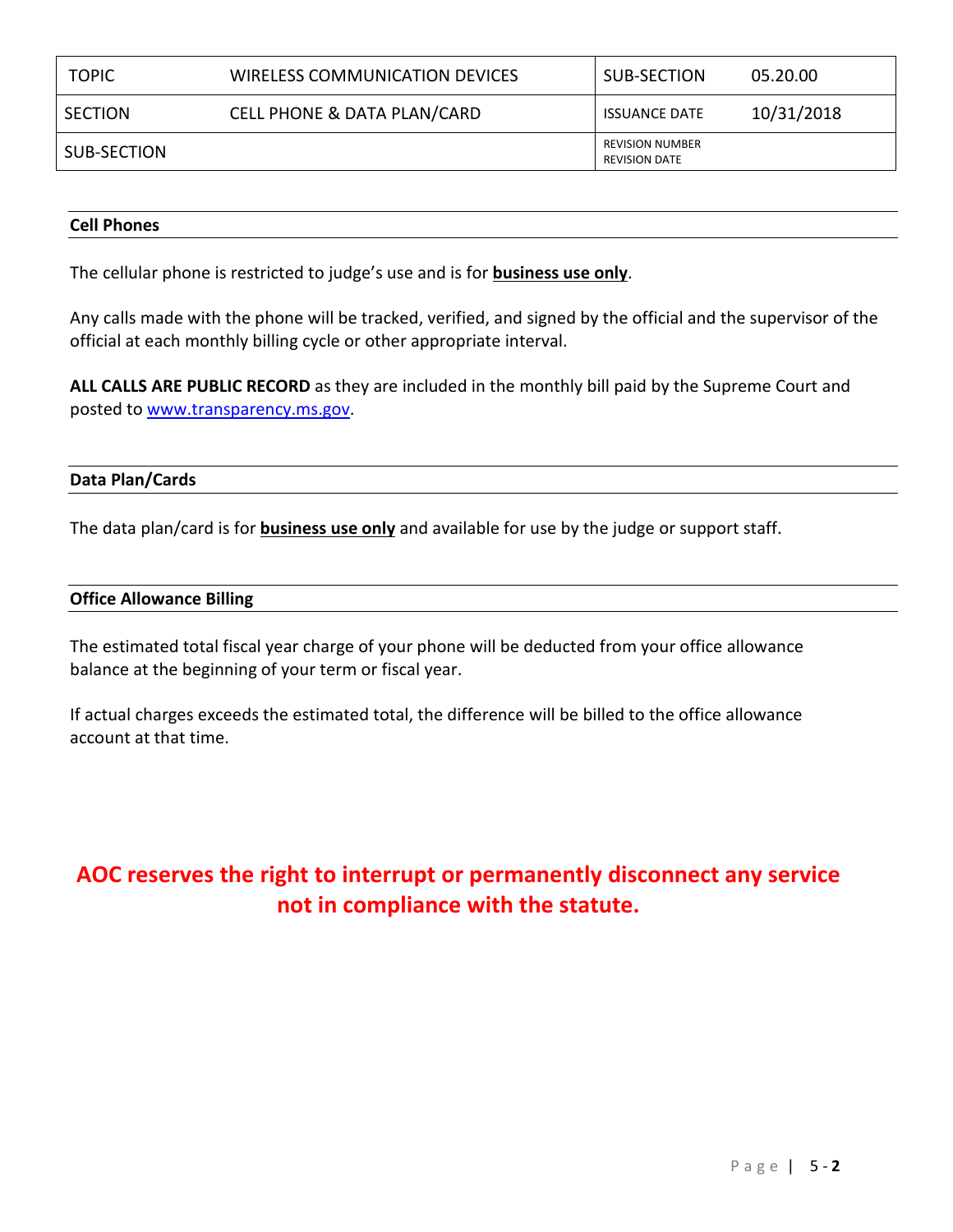SECTION MISS. CODE ANN § 25-53-191 ISSUANCE DATE 10/31/2018

SUB-SECTION REVISION NUMBER REVISION DATE

*Miss. Code Ann. § 25-53-191*

MISSISSIPPI CODE of 1972

\*\*\* Current through the 2018 Regular Session \*\*\*

TITLE 25. PUBLIC OFFICERS AND EMPLOYEES; PUBLIC RECORDS CHAPTER 53. MISSISSIPPI DEPARTMENT OF INFORMATION TECHNOLOGY SERVICES (MDITS) WIRELESS COMMUNICATION DEVICES ASSIGNED OR ISSUED TO STATE EMPLOYEES

Miss. Code Ann. § 25-53-191 (2015)

§ 25-53-191. Statement of need for issuance of wireless communication device to agency officer or employee; prohibition against personal use of device owned by state agencies; prohibition against reimbursement for use of personal wireless communication device; wireless communication device vendors to be selected from state-approved list; model policy regulating personal use of state-owned wireless communication devices to be established; state agencies to adopt model policy or other equally stringent policy

(1) For the purposes of this section, the following terms shall have the meanings ascribed to them in this section unless the context otherwise clearly requires:

(a) "Department" means the Mississippi Department of Information Technology.

(b) "State agency" means any agency, department, commission, board, bureau, institution or other instrumentality of the state.

 (c) "Wireless communication device" means a cellular telephone, pager or a personal digital assistant device having wireless communication capability.

(2) Before a wireless communication device may be assigned, issued or made available to an agency officer or employee, the agency head, or his designee, shall sign a statement certifying the need or reason for issuing the device. No officer or employee of any state agency, except for an officer or employee of the Mississippi Emergency Management Agency, shall be assigned or issued more than one (1) such wireless communication device. No officer or employee of any state agency to whom has been assigned, issued or made available the use of a wireless communication device, the cost of which is paid through the use of public funds, shall use such device for personal use.

(3) A state agency shall not reimburse any officer or employee for use of his or her personal wireless communication device.

(4) Every state agency that, at the expense of the state agency, assigns, issues or makes available to any of its officers or employees a wireless communication device shall obtain and maintain detailed billing for every wireless communication device account. A list of approved vendors for the procurement of wireless communication devices and the delivery of wireless communication device services shall be developed for all state agencies by the Mississippi Department of Information Technology Services in conjunction with the Wireless Communication Commission created in Section 25-53-171. The department, in conjunction with the Wireless Communication Commission, shall exercise the option of selecting one (1) vendor from which to procure wireless communication devices and to provide wireless communication device services, or if it deems such to be most advantageous to the state agencies, it may select multiple vendors. The department, in conjunction with the Wireless Communication Commission, shall select a vendor or vendors on the basis of lowest and best bid proposals. A state agency may not procure a wireless communication device from any vendor or contract for wireless communication device services with any vendor unless the vendor appears on the list approved by the department, in conjunction with the Wireless Communication Commission. A contract entered into in violation of this section shall be void and unenforceable.

(5) The department shall promulgate a model acceptable use policy defining the appropriate use of all wireless communication devices. The acceptable use policy should specify that these resources, including both devices and services, are provided at the state agency's expense as tools for accomplishing the business missions of the state agency; that all those resources are for business use; and that more than incidental personal use of those resources is prohibited. The acceptable use policy should require that each official and employee issued one (1) of the